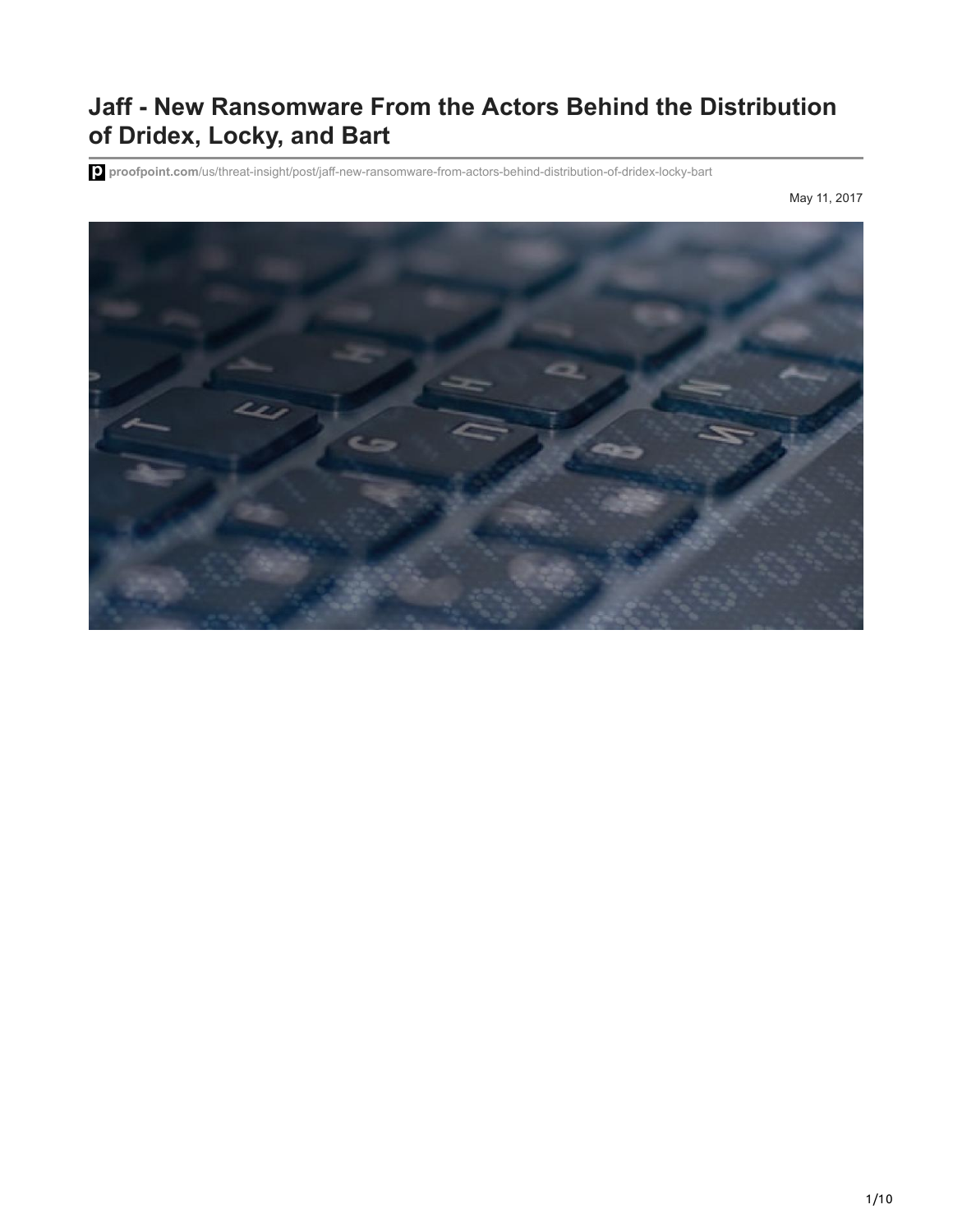



Jaff - New Ransomware From the Actors Behind the Distribution of Dridex, Locky, and Bart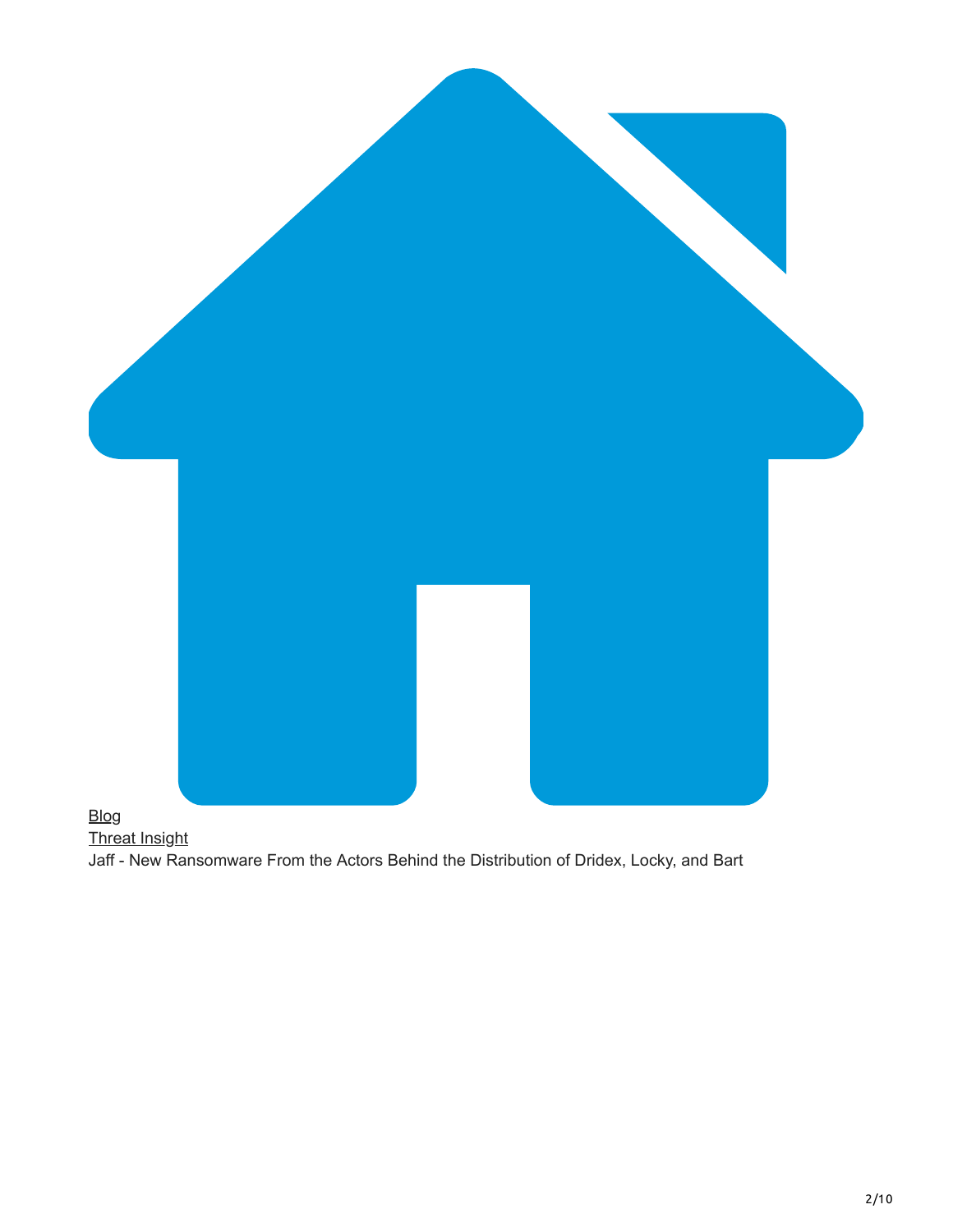

May 11, 2017 Proofpoint Staff

After a two-week break in campaign activity, the actors behind the distribution of Locky Affid=3 and Dridex 220/7200/7500 have introduced a new [ransomware c](https://www.proofpoint.com/us/threat-reference/ransomware)alled "Jaff". The group has introduced new ransomware before in similar fashion, specifically the **Bart ransomware**. While Bart was only seen several times in email, and then spread via exploit kit (EK) campaigns, it remains to be seen how Jaff will be used.

## **Analysis**

On May 11, Proofpoint researchers detected a large campaign involving tens of millions of messages with .pdf attachments containing embedded Microsoft Word documents with macros that, if enabled, download Jaff ransomware. The messages in this campaign purported to be:

- From "Joan <joan.1234@[random domain]>" (random name, digits) with subject "Receipt to print" and attachment "Sheet 321.pdf" (random digits; also "Document" and "Receipt")
- From "John <john.doe123@[random domain]>" (random name, digits) with subject "Document 1234567" (random digits; also "Copy", "File", "PDF", "Scan") and attachment "nm.pdf"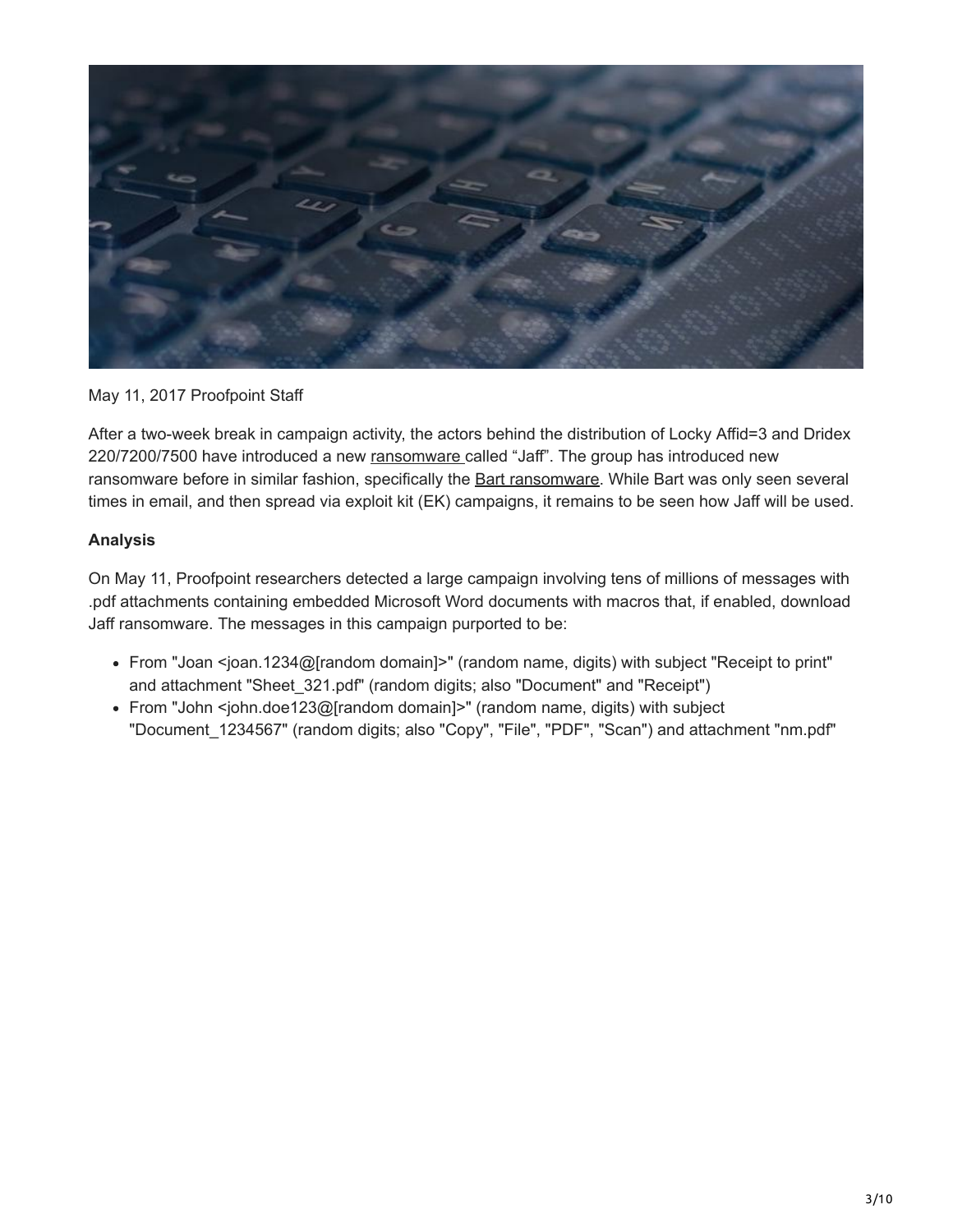| u<br>$\geq$<br>1f7                                   | じ 今 マ マ                                            | Receipt to print - Message (HTML) |                         |            |                        |                                                     | $\qquad \qquad \Box$               | $\boxdot$<br>$\Sigma\!3$                                           |  |
|------------------------------------------------------|----------------------------------------------------|-----------------------------------|-------------------------|------------|------------------------|-----------------------------------------------------|------------------------------------|--------------------------------------------------------------------|--|
| File<br>Message                                      |                                                    |                                   |                         |            |                        |                                                     |                                    | $\circ$ 0                                                          |  |
| & Junk -<br>Delete                                   | Meeting<br>Reply<br>Reply Forward is More -<br>All | <sup>特</sup> Create New           | $\frac{1}{\sqrt{2}}$    | 75<br>Move | OneNote<br>ी Actions * | Mark Unread<br><b>Categorize</b> *<br>₹ Follow Up + | 鸼<br>a:<br>à.<br>Translate<br>13 - | $\left(\begin{matrix} \phantom{\cdot} \end{matrix}\right)$<br>Zoom |  |
| Delete                                               | Respond                                            | Quick Steps                       | $\overline{\mathbb{R}}$ |            | Move                   | Tags<br>$\overline{\mathbb{R}}$                     | Editing                            | Zoom                                                               |  |
| From:<br>╌                                           |                                                    |                                   |                         |            |                        |                                                     | Sent: Thu 11/05/2017 08:39         |                                                                    |  |
| To:<br>someone                                       |                                                    |                                   |                         |            |                        |                                                     |                                    |                                                                    |  |
| Cc:<br>Subject:                                      |                                                    |                                   |                         |            |                        |                                                     |                                    |                                                                    |  |
| Receipt to print<br>Sheet_902.pdf (63 KB)<br>Message |                                                    |                                   |                         |            |                        |                                                     |                                    |                                                                    |  |
|                                                      |                                                    |                                   |                         |            |                        |                                                     |                                    |                                                                    |  |
|                                                      |                                                    |                                   |                         |            |                        |                                                     |                                    | $\frac{1}{2}$                                                      |  |
|                                                      |                                                    |                                   |                         |            |                        |                                                     |                                    |                                                                    |  |
| Please print 2 copies                                |                                                    |                                   |                         |            |                        |                                                     |                                    |                                                                    |  |
| --                                                   |                                                    |                                   |                         |            |                        |                                                     |                                    |                                                                    |  |
| <b>B DRIVER HERE NO. 33</b>                          |                                                    |                                   |                         |            |                        |                                                     |                                    |                                                                    |  |
|                                                      |                                                    |                                   |                         |            |                        |                                                     |                                    |                                                                    |  |
|                                                      |                                                    |                                   |                         |            |                        |                                                     |                                    |                                                                    |  |
|                                                      |                                                    |                                   |                         |            |                        |                                                     |                                    |                                                                    |  |
|                                                      |                                                    |                                   |                         |            |                        |                                                     |                                    |                                                                    |  |
|                                                      |                                                    |                                   |                         |            |                        |                                                     |                                    |                                                                    |  |
|                                                      |                                                    |                                   |                         |            |                        |                                                     |                                    |                                                                    |  |
|                                                      |                                                    |                                   |                         |            |                        |                                                     |                                    |                                                                    |  |
|                                                      |                                                    |                                   |                         |            |                        |                                                     |                                    |                                                                    |  |
|                                                      |                                                    |                                   |                         |            |                        |                                                     |                                    |                                                                    |  |
|                                                      |                                                    |                                   |                         |            |                        |                                                     |                                    |                                                                    |  |
|                                                      |                                                    |                                   |                         |            |                        |                                                     |                                    |                                                                    |  |
|                                                      |                                                    |                                   |                         |            |                        |                                                     |                                    |                                                                    |  |
|                                                      |                                                    |                                   |                         |            |                        |                                                     |                                    |                                                                    |  |
|                                                      |                                                    |                                   |                         |            |                        |                                                     |                                    |                                                                    |  |
|                                                      |                                                    |                                   |                         |            |                        |                                                     |                                    | ۸                                                                  |  |

*Figure 1: Email delivering the PDF distributing Jaff ransomware*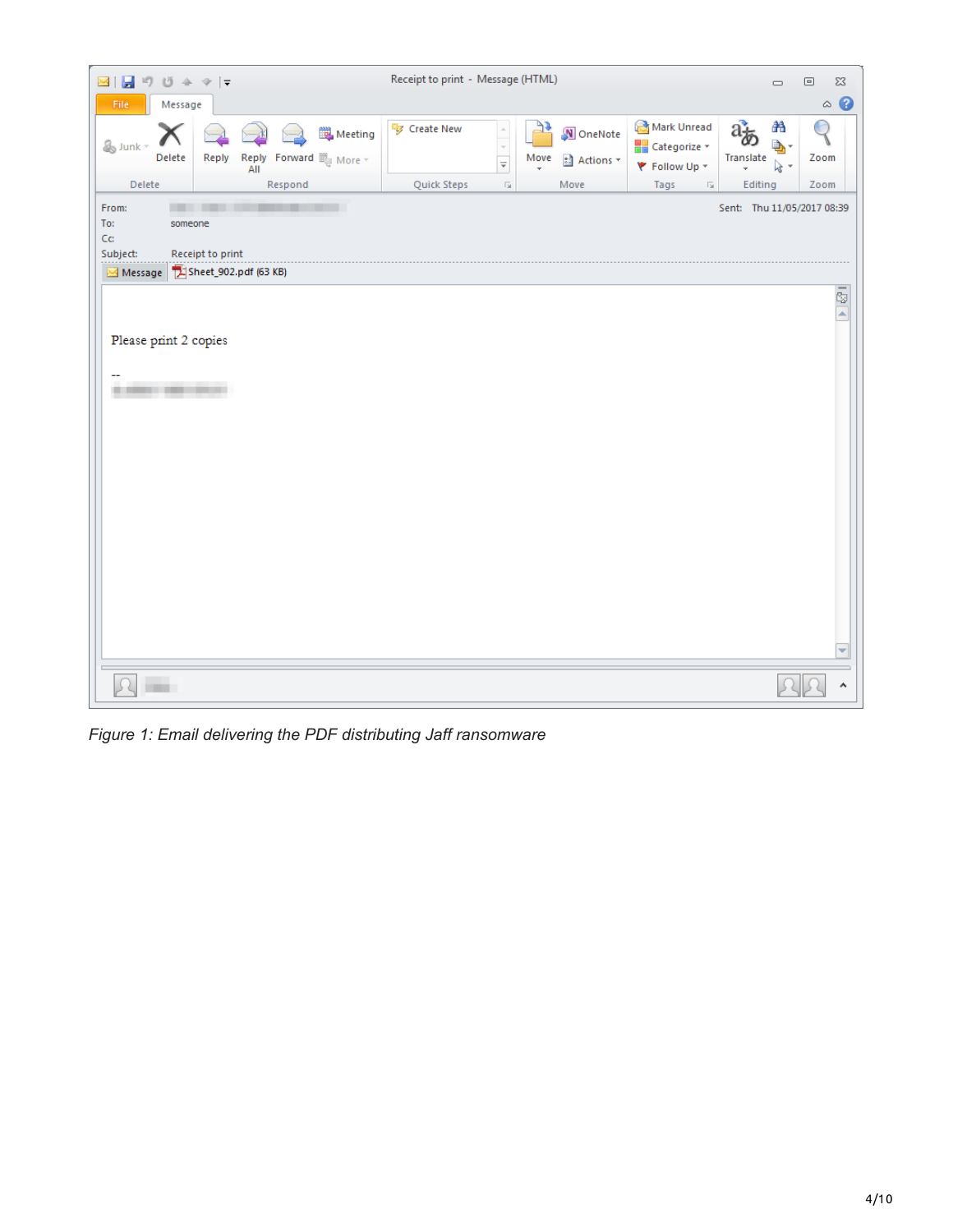

*Figure 2: The PDF file delivered by malicious email messages*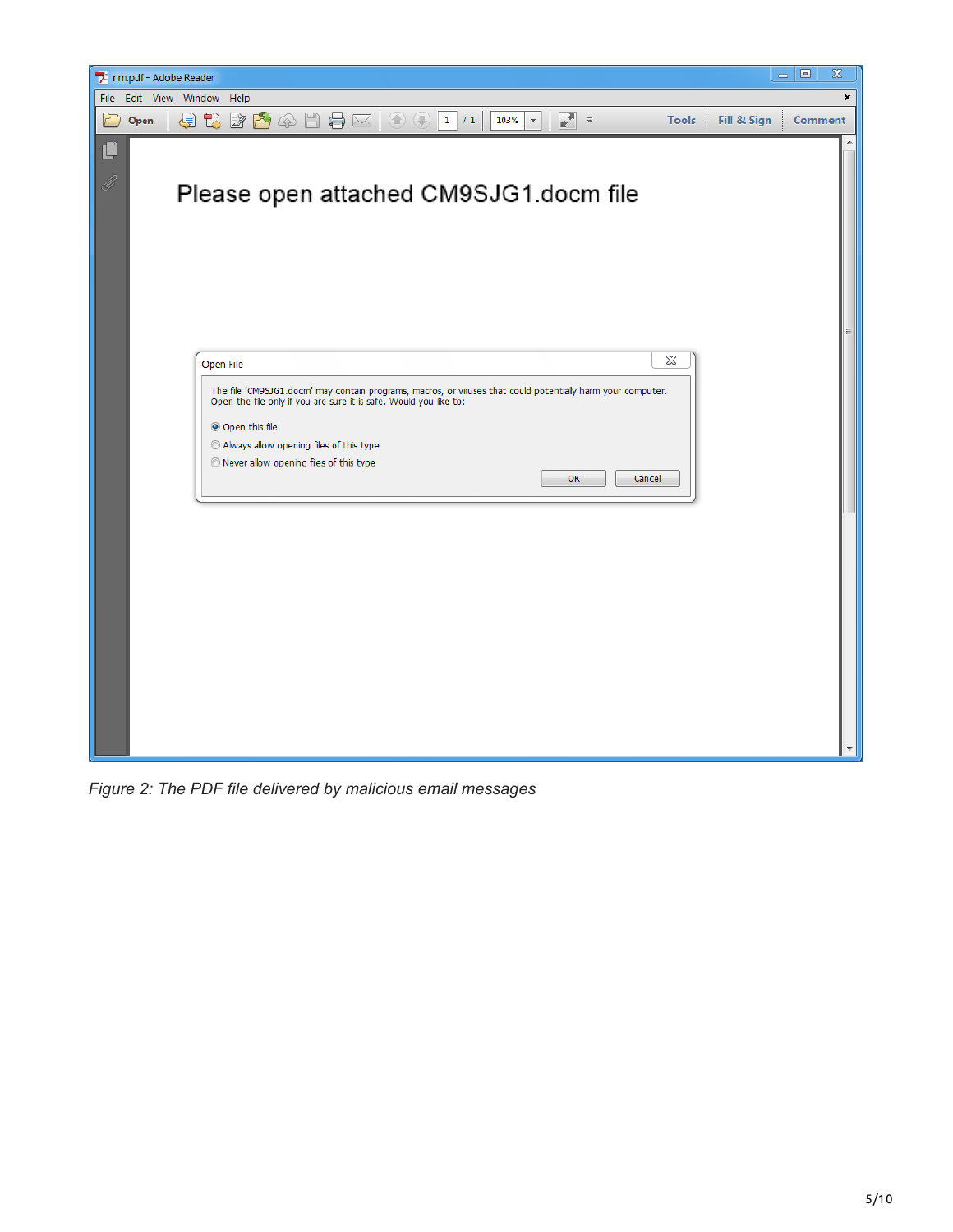

*Figure 3: The Microsoft Word document embedded inside the PDF*

To alert the victim that they are infected and that their files are encrypted, this ransomware creates two types of files, similar to many other types of ransomware. Specifically, it drops a ReadMe.bmp and ReadMe.html as shown in the following figures.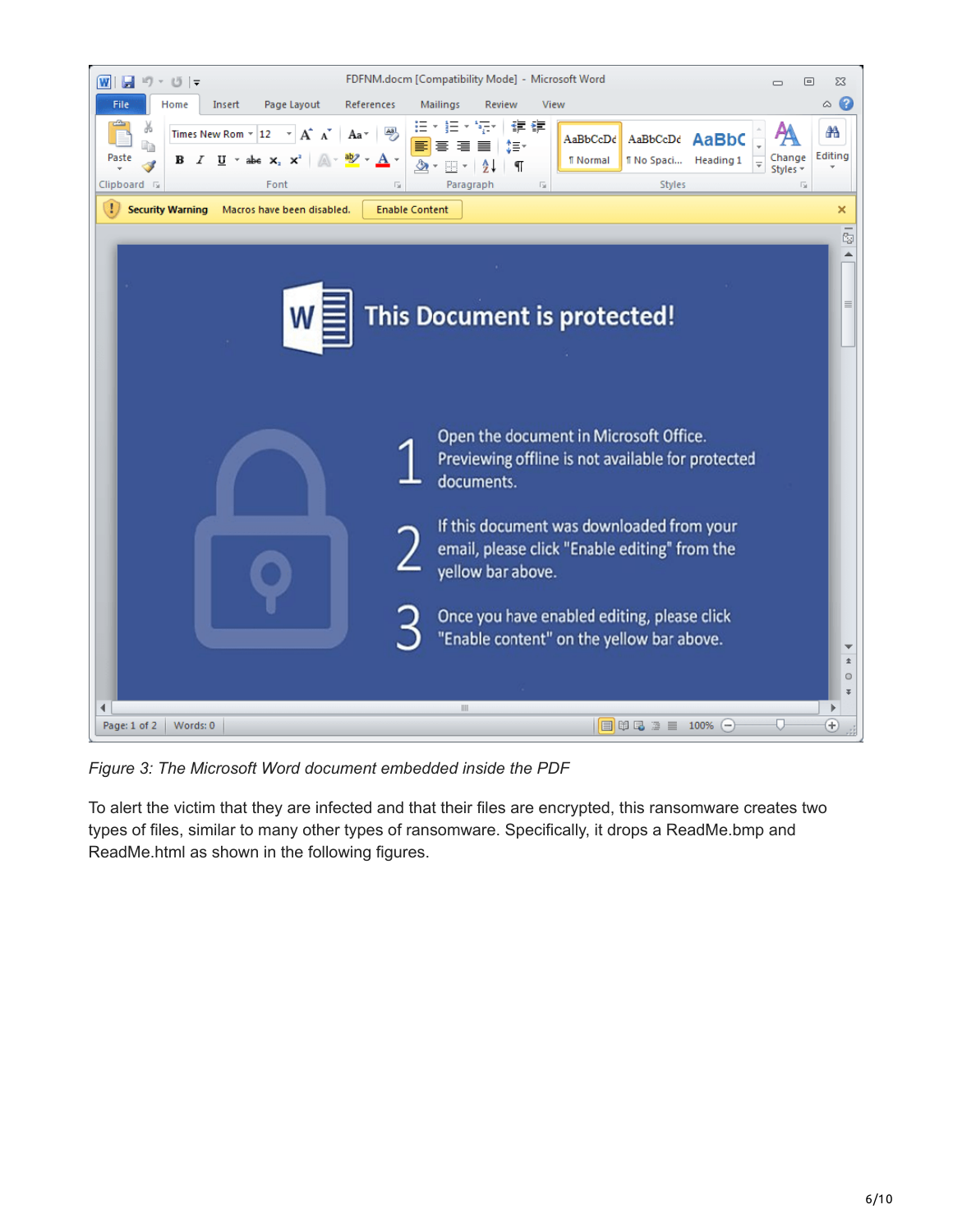## jaff decryptor system

Files are encrypted!

To decrypt flies you need to obtain the private key. The only copy of the private key, which will allow you to decrypt your files, is located on a secret server in the Internet

□ You must install Tor Browser: https://www.torproject.org/download/download-easy.html.en

□ After instalation, run the Tor Browser and enter address: http://rktazuzi7hbln7sy.onion/

Follow the instruction on the web-site.



*Figure 4: Readme.bmp ransom message*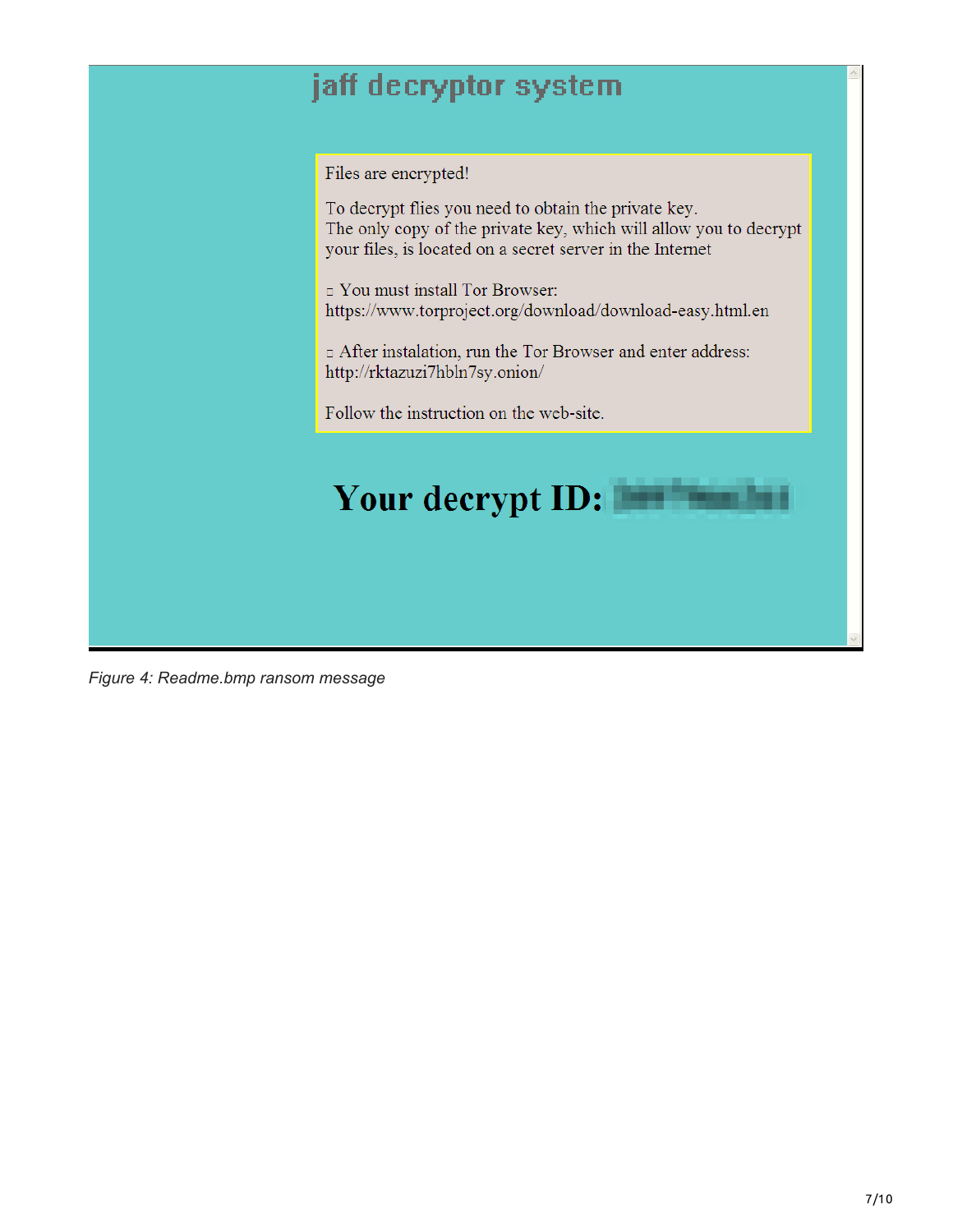

*Figure 5: Readme.html ransom message*

After encryption, a ".jaff" extension is appended to the encrypted files. The list of file extensions that Jaff encrypts includes:

.xlsx | .acd | .pdf | .pfx | .crt | .der | .cad | .dwg | .MPEG | .rar | .veg | .zip | .txt | .jpg | .doc | .wbk | .mdb | .vcf | .docx | .ics | .vsc | .mdf | .dsr | .mdi | .msg | .xls | .ppt | .pps | .obd | .mpd | .dot | .xlt | .pot | .obt | .htm | .html | .mix | .pub | .vsd | .png | .ico | .rtf | .odt | .3dm | .3ds | .dxf | .max | .obj | .7z | .cbr | .deb | .gz | .rpm | .sitx | .tar | .tar.gz | .zipx | .aif | .iff | .m3u | .m4a | .mid | .key | .vib | .stl | .psd | .ova | .xmod | .wda | .prn | .zpf | .swm | .xml | .xlsm | .par | .tib | .waw | .001 | .002 | 003. | .004 | .005 | .006 | .007 | .008 | .009 | .010 | .contact | .dbx | .jnt | .mapimail | .oab | .ods | .ppsm | .pptm | .prf | .pst | .wab | .1cd | .3g2 | .7ZIP | .accdb | .aoi | .asf | .asp. | aspx | .asx | .avi | .bak | .cer | .cfg | .class | .config | .css | .csv | .db | .dds | .fif | .flv | .idx | .js | .kwm | .laccdb | .idf | .lit | .mbx | .md | .mlb | .mov | .mp3 | .mp4 | .mpg | .pages | .php | .pwm | .rm | .safe | .sav | .save | .sql | .srt | .swf | .thm | .vob | .wav | .wma | .wmv | .xlsb | .aac | .ai | .arw | .c | .cdr | .cls | .cpi | .cpp | .cs | .db3 | .docm | .dotm | .dotx | .drw | .dxb | .eps | .fla | .flac | .fxg | .java | .m | .m4v | .pcd | .pct | .pl | .potm | .potx | .ppam | .ppsx | .ps | .pspimage | .r3d | .rw2 | .sldm | .sldx | .svg | .tga | .wps | .xla | .xlam | .xlm | .xltm | .xltx | .xlw | .act | .adp | .al | .bkp | .blend | .cdf | .cdx | .cgm | .cr2 | .dac | .dbf | .dcr | .ddd | .design | .dtd | .fdb | .fff | .fpx | .h | .iif | .indd | .jpeg | .mos | .nd | .nsd | .nsf | .nsg | .nsh | .odc | .odp | .oil | .pas | .pat | .pef | .ptx | .qbb | .qbm | .sas7bdat | .say | .st4 | .st6 | .stc | .sxc | .sxw | .tlg | .wad | .xlk | .aiff | .bin | .bmp | .cmt | .dat | .dit | .edb | .flvv | .gif | .groups | .hdd | .hpp | .log | .m2ts | .m4p | .mkv | .ndf | .nvram | .ogg | .ost | .pab | .pdb | .pif | .qed | .qcow | .qcow2 | .rvt | .st7 | .stm | .vbox | .vdi | .vhd | .vhdx | .vmdk | .vmsd | .vmx | .vmxf | .3fr | .3pr | .ab4 | .accde | .accdt | .ach | .acr | .adb | .srw | .st5 | .st8 | .std | .sti | .stw | .stx | .sxd | .sxg | .sxi | .sxm | .tex | .wallet | .wb2 | .wpd | .x11 | .x3f | .xis | .ycbcra | .qbw | .qbx | .qby | .raf | .rat | .raw | .rdb | rwl | .rwz | .s3db | .sd0 | .sda | .sdf | .sqlite | .sqlite3 | .sqlitedb | .sr | .srf | .oth | .otp | .ots | .ott | .p12 | .p7b | .p7c | .pdd | .pem | .plus\_muhd | .plc | .pptx | .psafe3 | .py | .qba | .qbr.myd | .ndd | .nef | .nk | .nop | .nrw | .ns2 | .ns3 | .ns4 | .nwb | .nx2 | .nxl | .nyf | .odb | .odf | .odg | .odm | .ord | .otg | .ibz | .iiq | .incpas | .jpe | .kc2 | .kdbx | .kdc | .kpdx | .lua | .mdc | .mef | .mfw | .mmw | .mny | .moneywell | .mrw.des | .dgc | .djvu | .dng |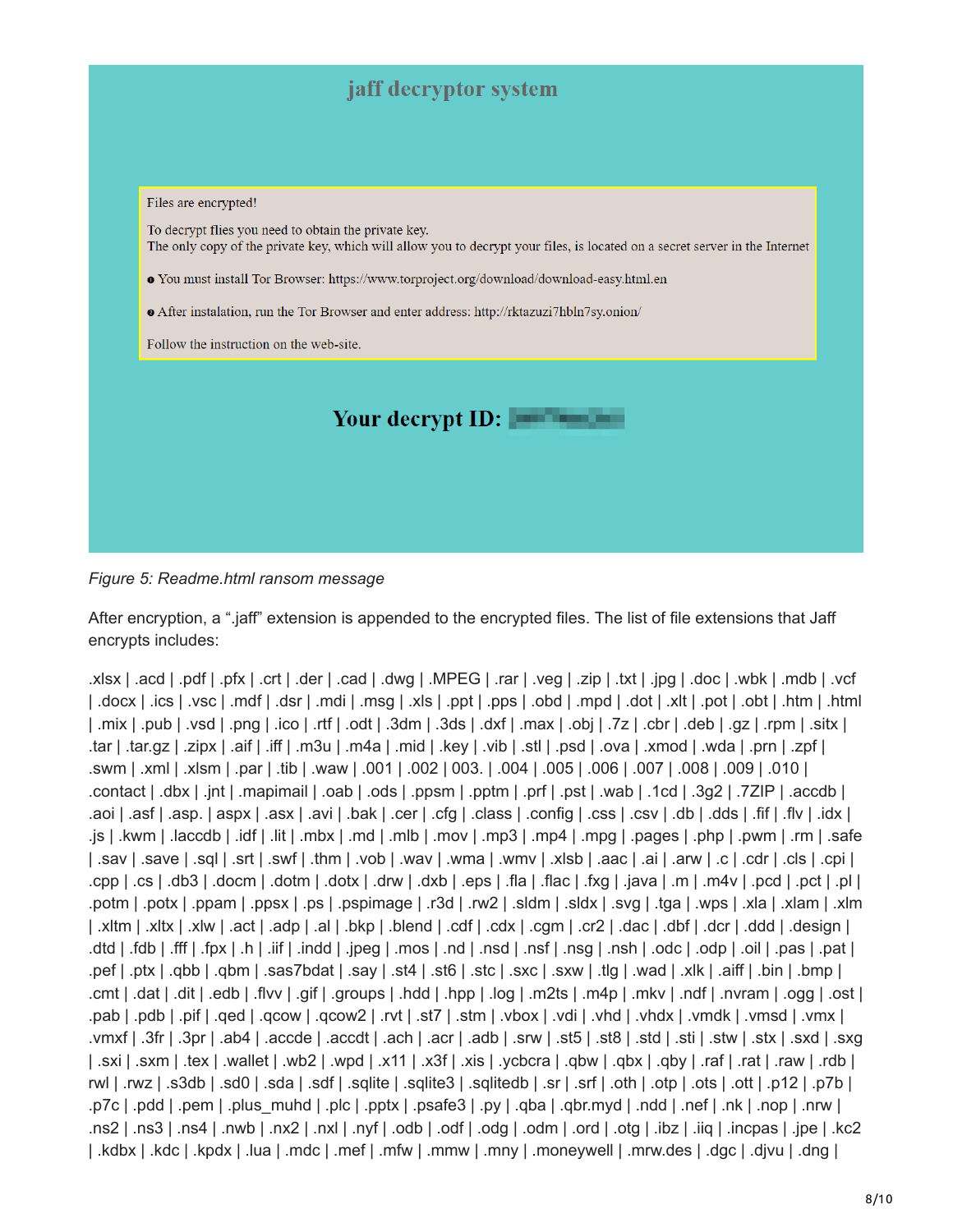.drf | .dxg | .eml | .erbsql | .erd | .exf | .ffd | .fh | .fhd | .gray | .grey | .gry | .hbk | .ibank | .ibd | .cdr4 | .cdr5 | .cdr6 | .cdrw | .ce1 | .ce2 | .cib | .craw | .crw | .csh | .csl | .db\_journal | .dc2 | .dcs | .ddoc | .ddrw | .ads | .agdl | .ait | .apj | .asm | .awg | .back | .backup | .backupdb | .bank | .bay | .bdb | .bgt | .bik | .bpw | .cdr3 | .as4 | .tif | .asp | .hdr

The ransom note urges the user to visit a payment portal located on a Tor site in order to pay 1.79 bitcoins (over \$3300 USD at current exchange rates). The payment portal, shown in the figures below, is similar to the one used by Locky and Bart. Visually, the primary changes involve titles and headings: for example, "How to buy Decryptor Bart?" was changed to "How to buy jaff decryptor?". While the payment portals look visually identical, the ransomware code remains to be analyzed and there are reports that it is different.

| Buy jaff decryptor™                                                                                                                                                                                                                                                                                                                                                                                                                                                                                                                                                                                                                                                                                                                                                            |                      | П        | × |  |  |  |  |
|--------------------------------------------------------------------------------------------------------------------------------------------------------------------------------------------------------------------------------------------------------------------------------------------------------------------------------------------------------------------------------------------------------------------------------------------------------------------------------------------------------------------------------------------------------------------------------------------------------------------------------------------------------------------------------------------------------------------------------------------------------------------------------|----------------------|----------|---|--|--|--|--|
| C<br>$\odot$                                                                                                                                                                                                                                                                                                                                                                                                                                                                                                                                                                                                                                                                                                                                                                   |                      | C p<br>☆ |   |  |  |  |  |
| jaff decryptor system™                                                                                                                                                                                                                                                                                                                                                                                                                                                                                                                                                                                                                                                                                                                                                         |                      |          |   |  |  |  |  |
| We present a special software - jaff decryptor™ - Recovery all files                                                                                                                                                                                                                                                                                                                                                                                                                                                                                                                                                                                                                                                                                                           |                      |          |   |  |  |  |  |
| How to buy jaff decryptor™?                                                                                                                                                                                                                                                                                                                                                                                                                                                                                                                                                                                                                                                                                                                                                    |                      |          |   |  |  |  |  |
| You can make a payment with BitCoins, there are many methods to get them.                                                                                                                                                                                                                                                                                                                                                                                                                                                                                                                                                                                                                                                                                                      |                      |          |   |  |  |  |  |
| You should register BitCoin wallet:                                                                                                                                                                                                                                                                                                                                                                                                                                                                                                                                                                                                                                                                                                                                            |                      |          |   |  |  |  |  |
| Simplest online wallet or Some other methods of creating wallet                                                                                                                                                                                                                                                                                                                                                                                                                                                                                                                                                                                                                                                                                                                |                      |          |   |  |  |  |  |
| Purchasing Bitcoins, although it's not yet easy to buy bitcoins, it's getting simpler every day.                                                                                                                                                                                                                                                                                                                                                                                                                                                                                                                                                                                                                                                                               |                      |          |   |  |  |  |  |
| Here are our recommendations:<br>localbitcoins.com (WU) Buy Bitcoins with Western Union.<br>coincafe.com Recommended for fast, simple service.<br>Payment Methods: Western Union, Bank of America, Cash by FedEx, Moneygram, Money Order. In NYC: Bitcoin ATM, in person.<br>localbitcoins.com Service allows you to search for people in your community willing to sell bitcoins to you directly.<br>cex.io Buy Bitcoins with VISA/MASTERCARD or wire transfer.<br>btcdirect.eu The best for Europe.<br>bitquick.co Buy Bitcoins instantly for cash.<br>howtobuybitcoins.info An international directory of bitcoin exchanges.<br>cashintocoins.com Bitcoin for cash.<br>coinjar.com CoinJar allows direct bitcoin purchases on their site.<br>anxpro.com<br>bittylicious.com |                      |          |   |  |  |  |  |
| BTC to Bitcoin address:<br>Send 1.7                                                                                                                                                                                                                                                                                                                                                                                                                                                                                                                                                                                                                                                                                                                                            |                      |          |   |  |  |  |  |
| THE PARK CONSIDERED STATE AND THE REPORT OF PARK CONSULTANT<br>Note: Payment pending up to 30 mins or more for transaction confirmation, please be patient                                                                                                                                                                                                                                                                                                                                                                                                                                                                                                                                                                                                                     |                      |          |   |  |  |  |  |
| Date   Amount BTC<br><b>BTC</b> address<br>1.7<br>$\mathbb{R}$<br>ш<br>ø                                                                                                                                                                                                                                                                                                                                                                                                                                                                                                                                                                                                                                                                                                       | <b>Confirmations</b> |          |   |  |  |  |  |
|                                                                                                                                                                                                                                                                                                                                                                                                                                                                                                                                                                                                                                                                                                                                                                                |                      |          |   |  |  |  |  |
| Refresh the page and download jaff decryptor                                                                                                                                                                                                                                                                                                                                                                                                                                                                                                                                                                                                                                                                                                                                   |                      |          |   |  |  |  |  |
| When Bitcoin transactions will receive one confirmation, you will be redirected to the page for downloading the jaff decryptor                                                                                                                                                                                                                                                                                                                                                                                                                                                                                                                                                                                                                                                 |                      |          |   |  |  |  |  |
|                                                                                                                                                                                                                                                                                                                                                                                                                                                                                                                                                                                                                                                                                                                                                                                |                      |          |   |  |  |  |  |

*Figure 6: Ransomware payment portal*

## **Conclusion**

The actors behind the distribution of Dridex and Locky regularly try new document types, lures, [exploits,](https://www.proofpoint.com/us/threat-insight/post/dridex-campaigns-millions-recipients-unpatched-microsoft-zero-day) and more to deliver their payloads more effectively. Similarly, after months of distributing Dridex in highvolume campaigns, they introduced **Locky ransomware**, which ultimately became the primary payload in the largest campaigns we have ever observed. Within months, they also brought [Bart ransomware](https://www.proofpoint.com/us/threat-insight/post/New-Bart-Ransomware-from-Threat-Actors-Spreading-Dridex-and-Locky) to the scene. While Bart never gained significant traction, the appearance of Jaff ransomware from the same group bears watching. We will be looking more closely at Jaff samples in the weeks to come and will continue to monitor its use in email campaigns and elsewhere.